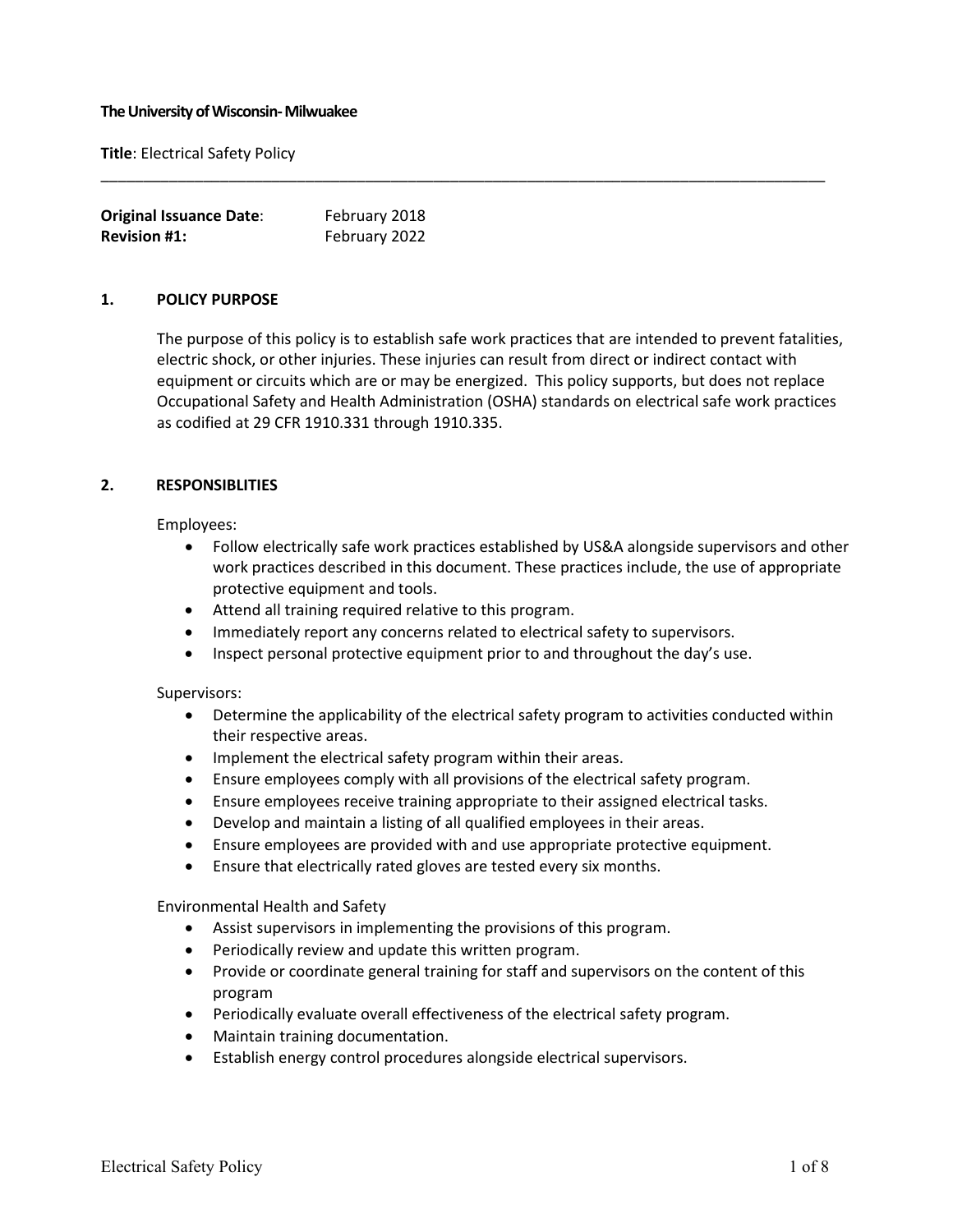# **3. SCOPE**

Any electrical circuits or equipment that has been supplied or has the potential to have 50 volts of electricity or more.

# **4. DEFINITIONS**

**Arc Flash:** Energy released during an arcing fault that occurs when current flows through a medium not intended to conduct electrical current. Essentially, an arc flash is a short circuit through the air emitting extreme heat, sound, pressure, and metal fragments.

**Energized:** Electrically connected to or having a source of voltage.

**Exposed (as applied to live parts):** Capable of being inadvertently touched or suitably guarded, isolated, or insulated.

**Live Parts:** Energized conductive components.

**Lockout/Tagout (LOTO):** Refers to specific practices and procedures to safeguard employees from the unexpected energization or startup of machinery and equipment, or the release of hazardous energy during service or maintenance.

**Qualified Person:** One who has skills and knowledge related to the construction and operation of the electrical equipment and installation and has received training on the hazards involved.

**Unqualified Person:** Any person who does not meet the definition of a qualified person.

# **5. POLICY STATEMENT**

#### **General Requirements**

All employees will use appropriate safe work practices to prevent fatalities, electric shock, or other injuries resulting from either direct or indirect electrical contacts with electrically energized circuits or equipment. Those specific work practices will be consistent with the nature and extent of the associated electrical hazards.

All new electrical wiring shall be installed by a licensed electrician and all work shall be completed within the provisions of the most current version of the National Fire Protection Association (NFPA) 70E- Standard for Electrical Safety in the Workplace and OSHA CFR 1910.333- Standard and Use of Work Practices. This document does not provide a complete listing of NFPA 70E requirements.

# **Training**

Supervisors must ensure that employees who face a risk of electrical shock in their work are trained in accordance to this program. Employees who are exposed to an electrical hazard that is not reduced to a safe level by the installation shall be trained.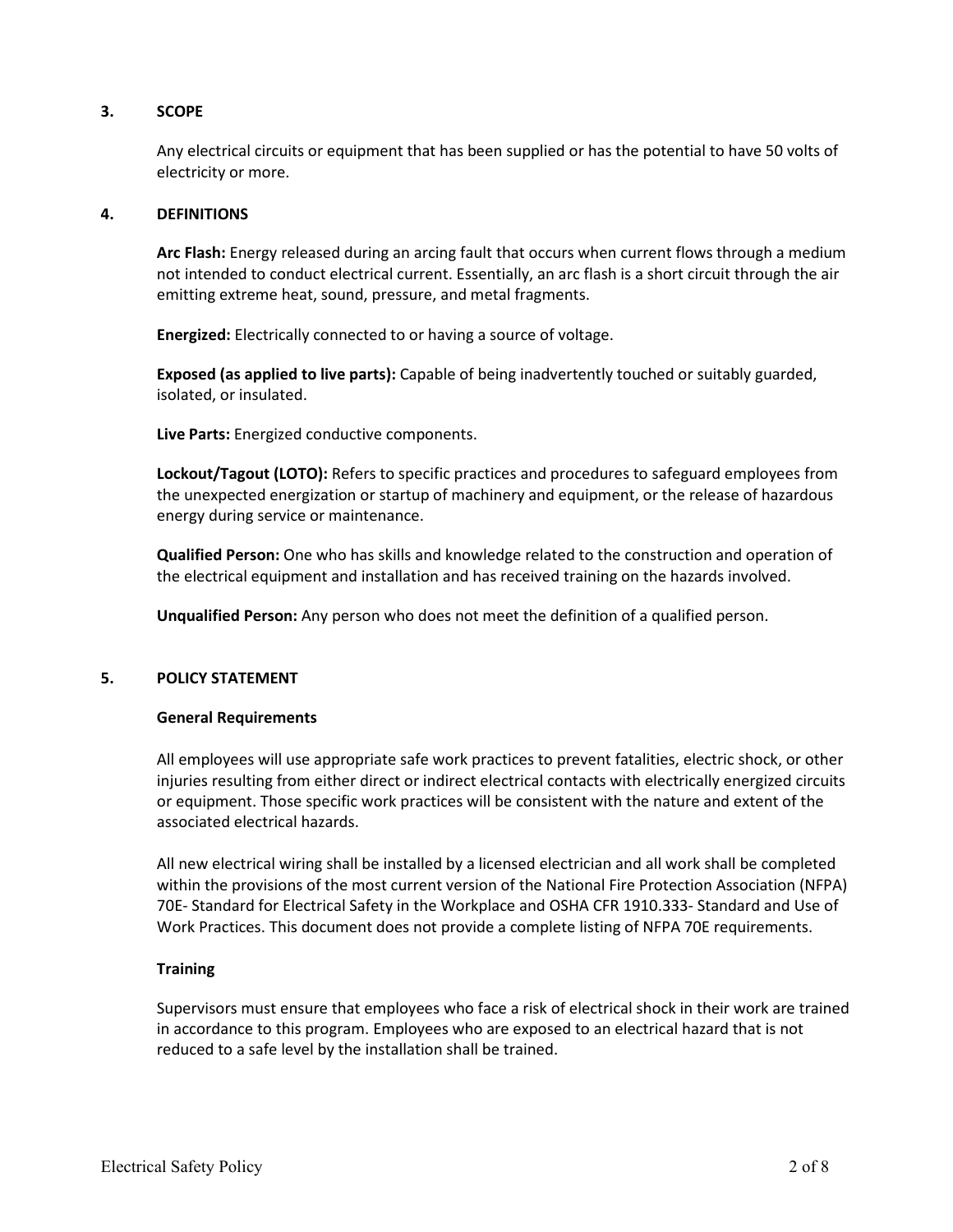The level of electrical safety training provided is dependent on whether the employee is classified as a "qualified person" or "unqualified person". It is the supervisor's responsibility to determine what level of training is required for their employees.

- 1. A "qualified person" shall be trained and knowledgeable in all of the following topics:
	- o Construction and operation of equipment on which work is assigned.
	- $\circ$  Skills and techniques necessary to distinguish exposed energized parts from other parts of electrical equipment.
	- $\circ$  Skills and techniques necessary to determine the normal voltage of exposed live parts.
	- $\circ$  The process necessary to determine the degree and extent of electrical hazards along with the PPE and job planning necessary to perform the task safely.
	- o A person can be considered qualified with respect to certain equipment and methods but unqualified for others.
- 2. An "unqualified person" shall be trained in the inherent hazards of electricity and any related work practices that are necessary for their safety.
- 3. For additional information on training refer to OSHA CFR [1910.332](https://www.osha.gov/pls/oshaweb/owadisp.show_document?p_table=STANDARDS&p_id=9909) and [NFPA 70E 110.2](http://www.nfpa.org/codes-and-standards/all-codes-and-standards/list-of-codes-and-standards/detail?code=70E)

# **Work On or Near De-Energized Parts**

This section applies to work on exposed de-energized parts or near enough to them to expose the employee to any electrical hazard they present. Conductors and parts of electric equipment that have been de-energized but have not been locked or tagged out in accordance with the appropriate standards, shall be treated as energized parts. [CFR 1910.333](https://www.osha.gov/pls/oshaweb/owadisp.show_document?p_table=STANDARDS&p_id=9910)

- 1. Live parts to which an employee may be exposed will be de-energized before any employee works on or near them. De-energizing is not required when the practice will introduce additional or increased hazards due to equipment design or operational limitations or when required for troubleshooting purposes. Live parts that operate at less than 50 volts to ground need not be de-energized if there will be no increased exposure to electrical burns or to explosion due to electric arc flash.
	- $\circ$  Examples of increased or additional hazards include: interruption of life support equipment, deactivation of emergency alarm systems, shutdown of hazardous location ventilation equipment, or complete removal of illumination for an area.
	- o Examples of work that may be performed on or near energized circuit parts because of infeasibility due to equipment design or operational limitations include: testing of electric circuits that can only be performed with the circuit energized and work on circuits that form an integral part of a continuous process that would otherwise need to be completely shut down in order to permit work on one circuit or piece of equipment.
- 2. Whenever any employee is exposed to contact with parts of fixed electric equipment or circuits that have been de-energized, the circuits energizing the parts will be properly locked out following proper lockout/tagout procedures. Procedures must be in place before equipment is de-energized.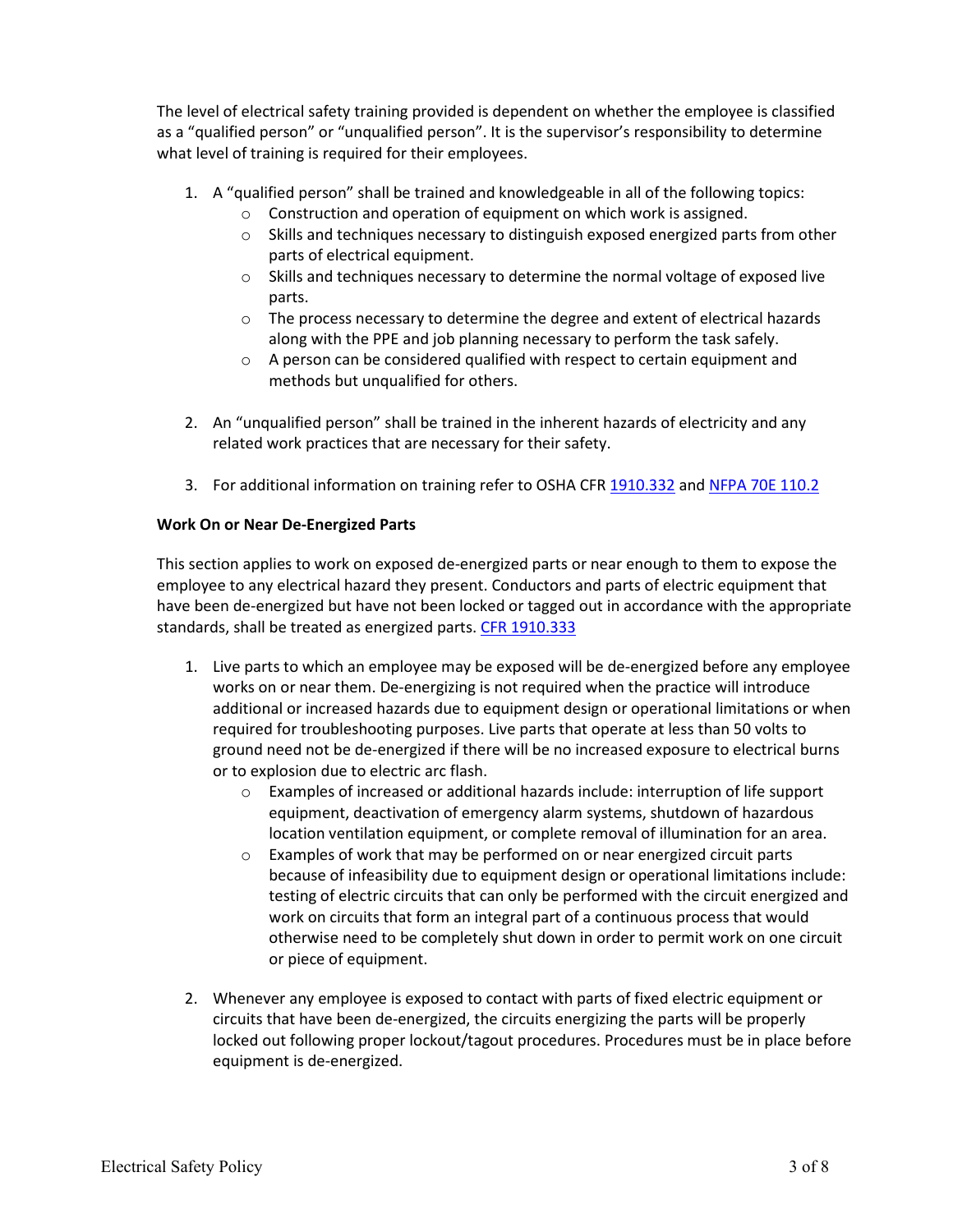- 3. Safe procedures for de-energizing circuits and equipment will be determined before circuits or equipment are de-energized.
- 4. The circuits and equipment to be worked on will be disconnected from all electric energy sources. Control circuit devices, such as push buttons, selector switches, and interlocks, may not be used as the sole means for de-energizing circuits or equipment. Interlocks for electric equipment may not be used as a substitute for lockout procedures.
- 5. Stored electric energy that might endanger personnel will be released before starting work. Capacitors shall be discharged and high capacitance elements shall be short-circuited and grounded, if the stored electric energy might endanger personnel.
- 6. Stored non-electrical energy in devices that could re-energize electric circuit parts will be blocked or relieved to the extent that the circuit parts could not be accidentally energized by the device.
- 7. No work will be performed on or near de-energized live parts, circuits or equipment until their de-energized condition has been verified. Verification of the de-energized condition will be made as follows:
	- $\circ$  A qualified person will operate the equipment operating controls or otherwise verify that the equipment cannot be restarted.
	- $\circ$  A qualified person will use test equipment to test the circuit elements and electrical parts of equipment to which employees will be exposed and will verify that the circuit elements and equipment parts are de-energized.
	- $\circ$  The test shall also determine if any energized condition exists as a result of inadvertently induced voltage or unrelated voltage back feed even though specific parts of the circuit have been de-energized and presumed to be safe.
	- o If circuit to be tested is over 600 volts, nominal, the test equipment shall be checked for proper operation immediately after this test.
- 8. Before any circuit or equipment is re-energized (even temporarily) the following requirements will be met in the order listed:
	- o A qualified person will conduct tests and visual inspections, as necessary, to verify that all tools, electrical jumpers, shorts, grounds, and other such devices have been removed, so that the circuits and equipment can be safely energized.
	- $\circ$  Employees exposed to the hazards associated with re-energizing the circuit or equipment will be warned to stay clear of circuits and equipment.
	- $\circ$  Each lock and tag will be removed by the employee who applied it or under his or her direct supervision.
	- o If that employee is absent from the workplace, then the lock may be removed provided that it is certain that the employee who applied the lock is not available at the workplace, and that employee is made aware that the lock has been removed before he or she resumes work.
	- $\circ$  There will be a visual determination that all employees are clear of the circuits and equipment.

# **Work On or Near Exposed Energized Parts** [\(1910.333\)\(c\)\(2\)](https://www.osha.gov/pls/oshaweb/owadisp.show_document?p_table=STANDARDS&p_id=9910)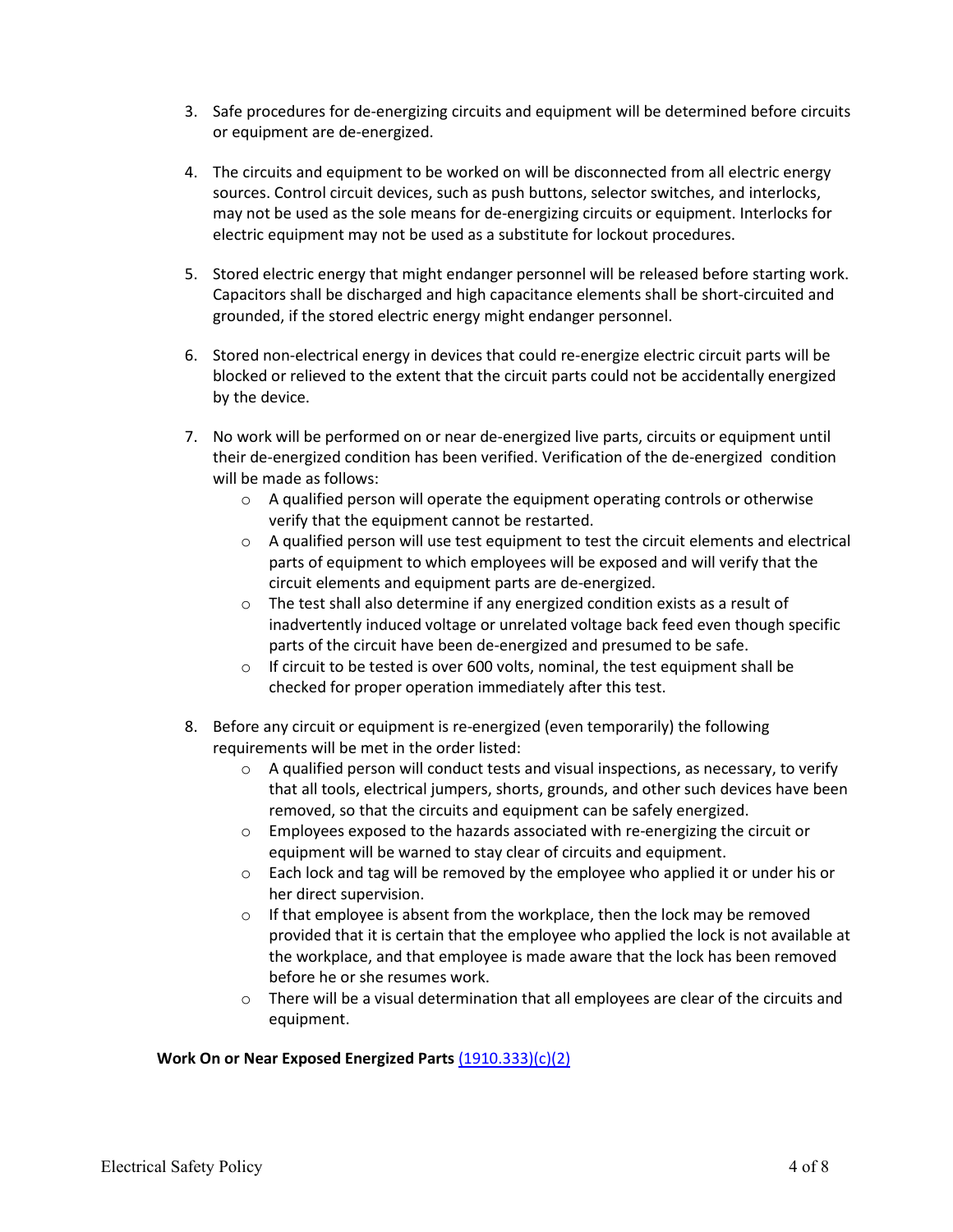Energized electrical work consists of the repair, maintenance, troubleshooting, or testing on electrical circuits, components, or systems while energized (live). Some common tasks where there may be a need to work on or near live circuits include:

- Taking voltage measurements
- Opening and closing disconnects and breakers
- Working with ballasts
- Racking breakers on and off the bus
- Removing panels and dead fronts
- Opening electric equipment doors for inspection
- 1. In those cases where the exposed live parts are not de-energized, either because of increased or additional hazards or because of infeasibility due to equipment design or operational limitations, other safety-related work practices shall be used to protect employees who may be exposed to the electrical hazards involved. The work practices used shall protect employees against contact with energized circuit parts directly with any part of their body or indirectly through some other conductive object or where employees are near enough to be exposed to any hazard they present.
- 2. Only qualified persons may work on electric circuit parts or equipment that has not been de-energized. These employees shall be familiar with the proper use of special precautionary techniques, personal protective equipment, insulating and shielding materials, and insulated tools.
- 3. Before any energized work can begin on circuits at or above 600 volts, an Energized Electrical Work Permit shall be completed and approved by the employee's supervisor.
- 4. Whenever work is to be performed near overhead lines, the lines will be de-energized and grounded, or other protective measures will be provided before work is started.
- 5. When overhead lines are to be de-energized, arrangements to de-energize and ground them will be made with the organization that operates or controls the electrical circuits involved.
- 6. When protective measures are provided such as guarding, isolating, or insulating, those precautions shall prevent employees from contacting such lines directly with any part of their body or indirectly through conductive materials, tools, or equipment.
- 7. Only qualified employees will be permitted to install insulating devices on overhead power transmission or distribution lines.
- 8. Whenever an unqualified employee is working in an elevated position near overhead lines, the location will be such that the person and longest conductive object he or she may contact cannot come closer to any unguarded, energized overhead line than the following distances:
	- For voltages to ground 50kV or below= 10 feet.
	- For lines rated over 50kV= 10 feet plus 0.4 inches for each 1kV over 50kV.

#### **Energized Electrical Work Permit (energized work over 600 volts)** [NFPA 70E 130.2\(B\)](http://www.nfpa.org/codes-and-standards/all-codes-and-standards/list-of-codes-and-standards/detail?code=70E)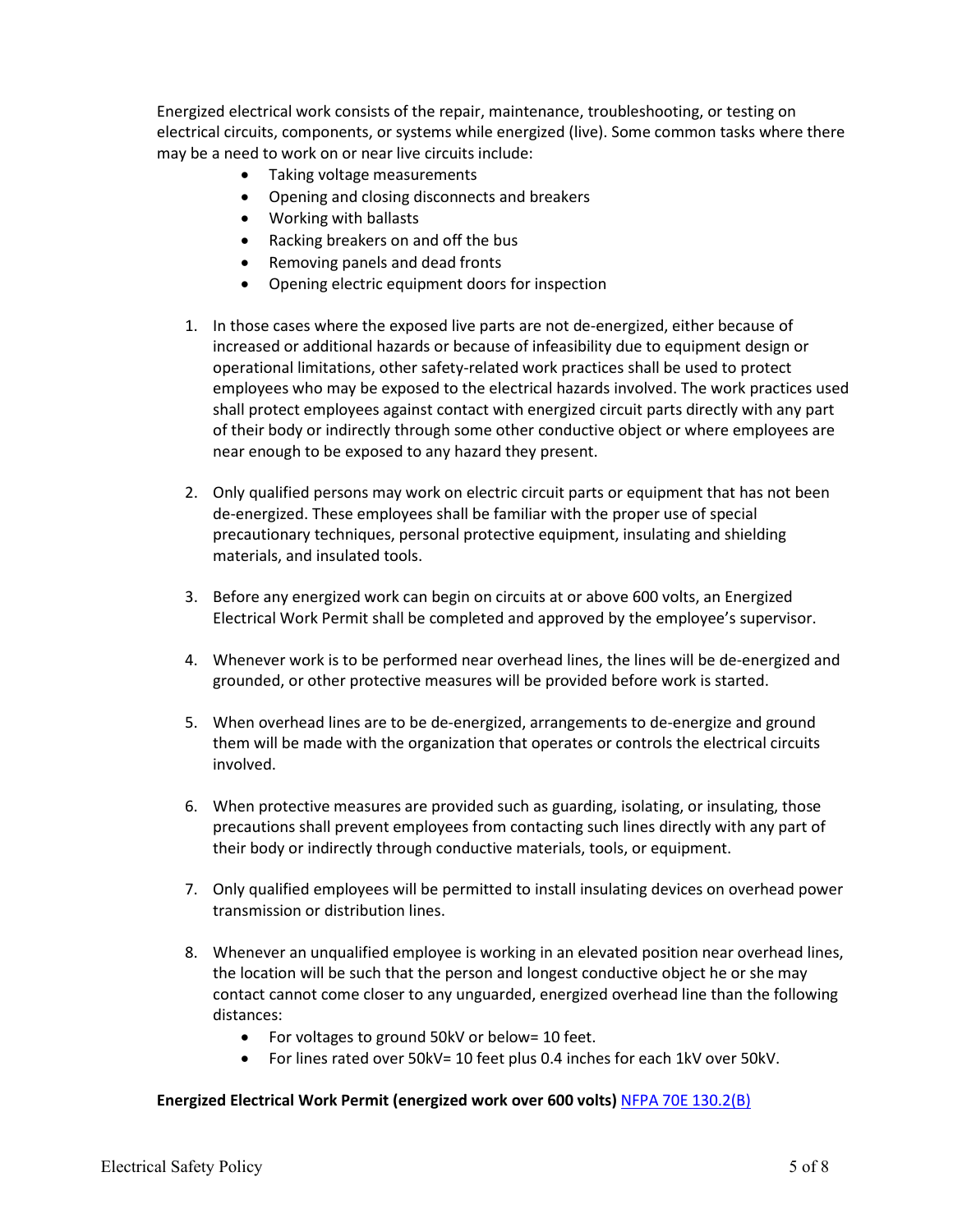- 1. If live parts are not placed in an electrically safe condition, work to be performed shall be considered energized electrical work and will be performed by written permit only.
- 2. Appendix A includes an Energized Electrical Work Permit. The intent of this permit is to ensure that all appropriate safety precautions are taken prior to starting energized electrical work.
- 3. The permit is to be originated by the individual requesting that the energized work be completed. (This will normally be the supervisor of the employee who will be completing the work).
- 4. Energized electrical work permits shall be kept on file by the supervisor upon completion of the task and kept for one (1) year after work is completed.

# **Personal Protective Equipment (PPE):**

Employees working in areas where there are potential electrical hazards shall be provided with, and use, electrical protective equipment that is appropriate for the specific parts of the body to be protected and or the work to be performed.

Refer to most current published NFPA 70E for guidance on required PPE:

- Rubber Insulating Equipment, Maximum Test Intervals: [Table 130\(C\)\(7\)](http://www.nfpa.org/codes-and-standards/all-codes-and-standards/list-of-codes-and-standards/detail?code=70E)
- Standards for Personal Protective Equipment-Informational Note: [Table 130.7\(C\)\(14\)](http://www.nfpa.org/codes-and-standards/all-codes-and-standards/list-of-codes-and-standards/detail?code=70E)
- Arc-Flash PPE Categories for Alternating Current (ac) Systems: [Table 130.7\(C\)\(15\)\(a\)](http://www.nfpa.org/codes-and-standards/all-codes-and-standards/list-of-codes-and-standards/detail?code=70E)
- Arc-Flash PPE Categories for Direct Current (dc) Systems: [Table 130.7\(C\)\(15\)\(b\)](http://www.nfpa.org/codes-and-standards/all-codes-and-standards/list-of-codes-and-standards/detail?code=70E)
- Personal Protective Equipment (PPE)- Arc-Flash Category: [Table 130.7\(C\)\(15\)\(c\)](http://www.nfpa.org/codes-and-standards/all-codes-and-standards/list-of-codes-and-standards/detail?code=70E)
- Standards on Other Protective Equipment- Informational Note: [Table 130.7\(G\)](http://www.nfpa.org/codes-and-standards/all-codes-and-standards/list-of-codes-and-standards/detail?code=70E)

# **Arc Flash Requirements**

Arc Flash warning labels shall be affixed to required equipment based on an arc flash analysis. The arc flash analysis shall be conducted by qualified personnel using tables, formula, or software specified within the most current version of NFPA 70E.

Qualified and unqualified persons shall be trained on using these labels to define safe work practices and personal protective equipment requirements.

Minimum arc flash label example:



Detailed (preferred) arc flash label example: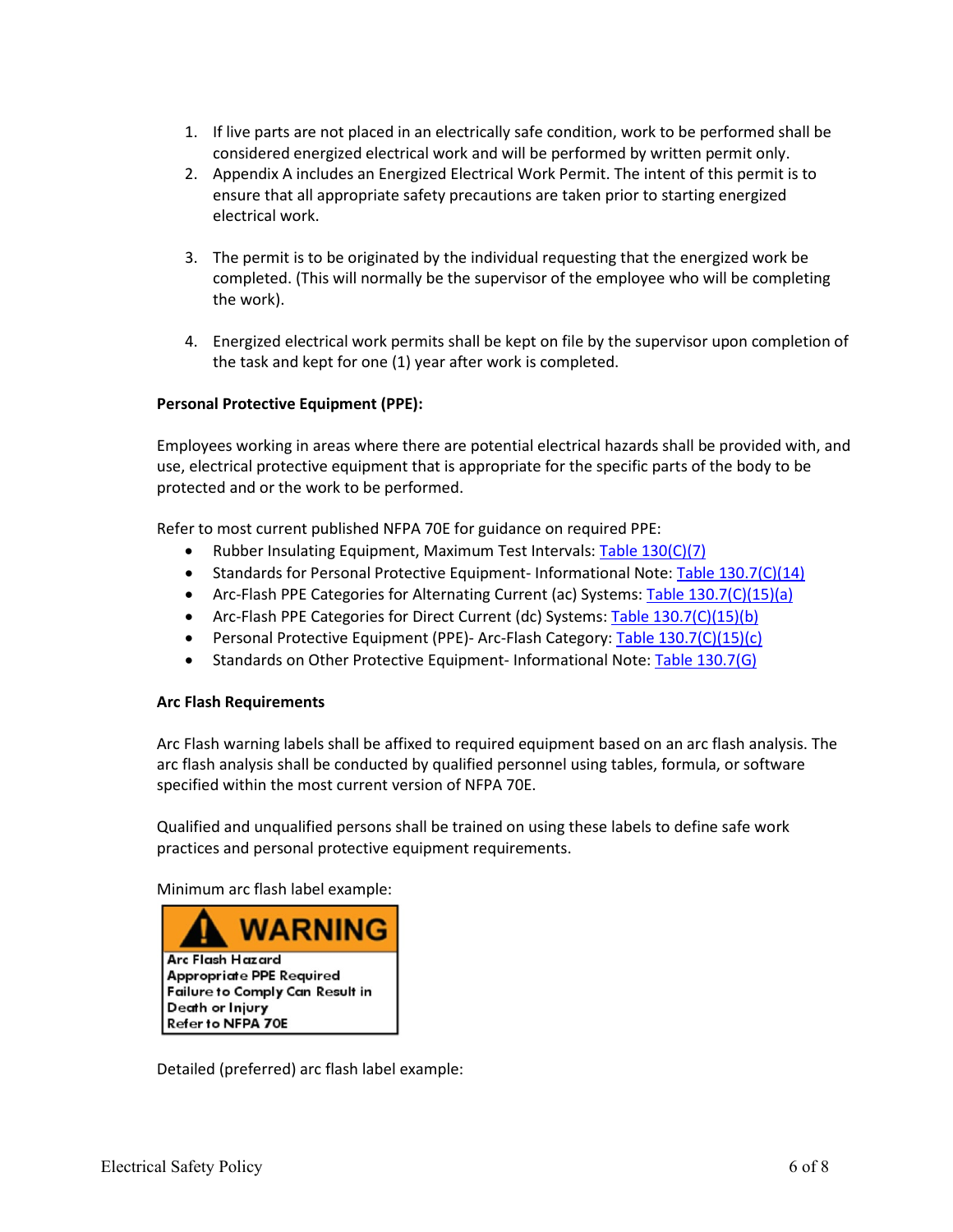

# **Contractors**

Safety programs used by contractors must meet or exceed all applicable guidelines of this safety program. Contactors are required to comply with applicable safety and health regulations such as OSHA and NFPA. Contractors may be required to submit copies of their safety program upon request.

# **6. RELATED DOCUMENTS**

**\_\_\_\_\_\_\_\_\_\_\_\_\_\_\_\_\_\_\_\_\_\_\_\_\_\_**

**\_\_\_\_\_\_\_\_\_\_\_\_\_\_\_\_\_\_\_\_\_\_\_\_\_\_**

OSHA 29 CFR 1910.331-1910.335 National Fire Protection Association (NFPA) 70E- Standard for Electrical Safety in the Workplace. Wisconsin Legislature 101.80, Subpart IV- Electrical Wiring and Electricians. Wisconsin Legislature SPS 305.40, Subpart IV- Electrical.

**APPROVED BY:**

**DATE:**